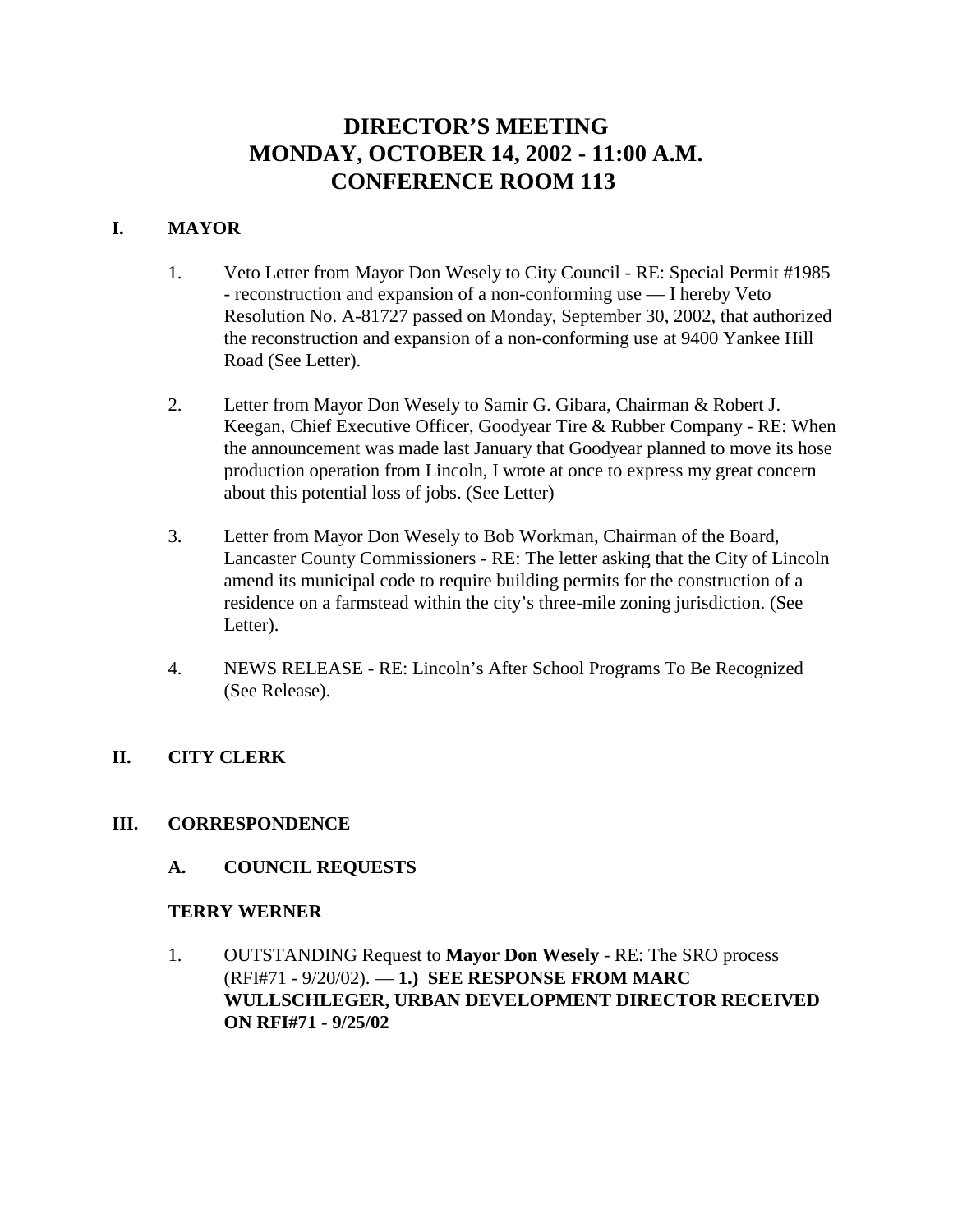# **COLEEN SENG**

- 1. OUTSTANDING Request to **Public Works & Utilities Department** /Health Department - RE: The alley behind 1611 N.  $57<sup>th</sup>$  & 1601 N.  $57<sup>th</sup>$  Street - standing water (RFI#910 - 9/09/02). — **1.) SEE RESPONSE LEON MARQUART, HEALTH DEPARTMENT RECEIVED ON RFI#910 - 9/17/02**
- 2. Request to Building & Safety Department RE: The property at 7020 Platte (RFI#911 - 10/07/02)

# **JONATHAN COOK**

- 1. OUTSTANDING Request to **Dana Roper, City Law Department** RE: Sidewalk out to curb (RFI#75 - 7/8/02)
- 2. Request to Fire Chief Mike Spadt/Don Herz, Finance Director RE: The Lincoln Fire Department Bond Issue (RFI#80 - 10/09/02)

# **KEN SVOBODA**

- 1. OUTSTANDING Request to **Diane Gonzolas, Citizen Information Center** RE: Patriot day expenses (RFI#11 - 8/28/02)
- 2. Request to Fire Chief Mike Spadt RE: Fire Department activity by station (RFI#13-1 – 9/25/02). — **1.) SEE RESPONSE FROM FIRE CHIEF MIKE SPADT RECEIVED ON RFI#13-1 – 10/07/02**

# **ANNETTE McROY**

- 1. OUTSTANDING Request to Randy Hoskins, Public Works & Utilities Department - RE: 9th & "Q" Street Intersection (RFI#119 - 9/20/02). — **1.) SEE RESPONSE FROM SCOTT OPFER, PUBLIC WORKS & UTILITIES DEPARTMENT RECEIVED ON RFI#119 - 10/09/02**
- 2. Request to Roger Figard, JAVA, Public Works & Utilities Department RE: What will happen to the house at 2046 "R" Street (RFI#120 - 10/08/02)

# **JON CAMP**

- 1. OUTSTANDING Request to **Allan Abbott, Public Works & Utilities Director/Lynn Johnson, Parks & Recreation Director** - RE: Bike path tunnels (RFI#78 - 10/02/02)
- 2. OUTSTANDING Request to **Fire Chief Mike Spadt** RE: Ambulance mileage (RFI#79 - 10/04/02)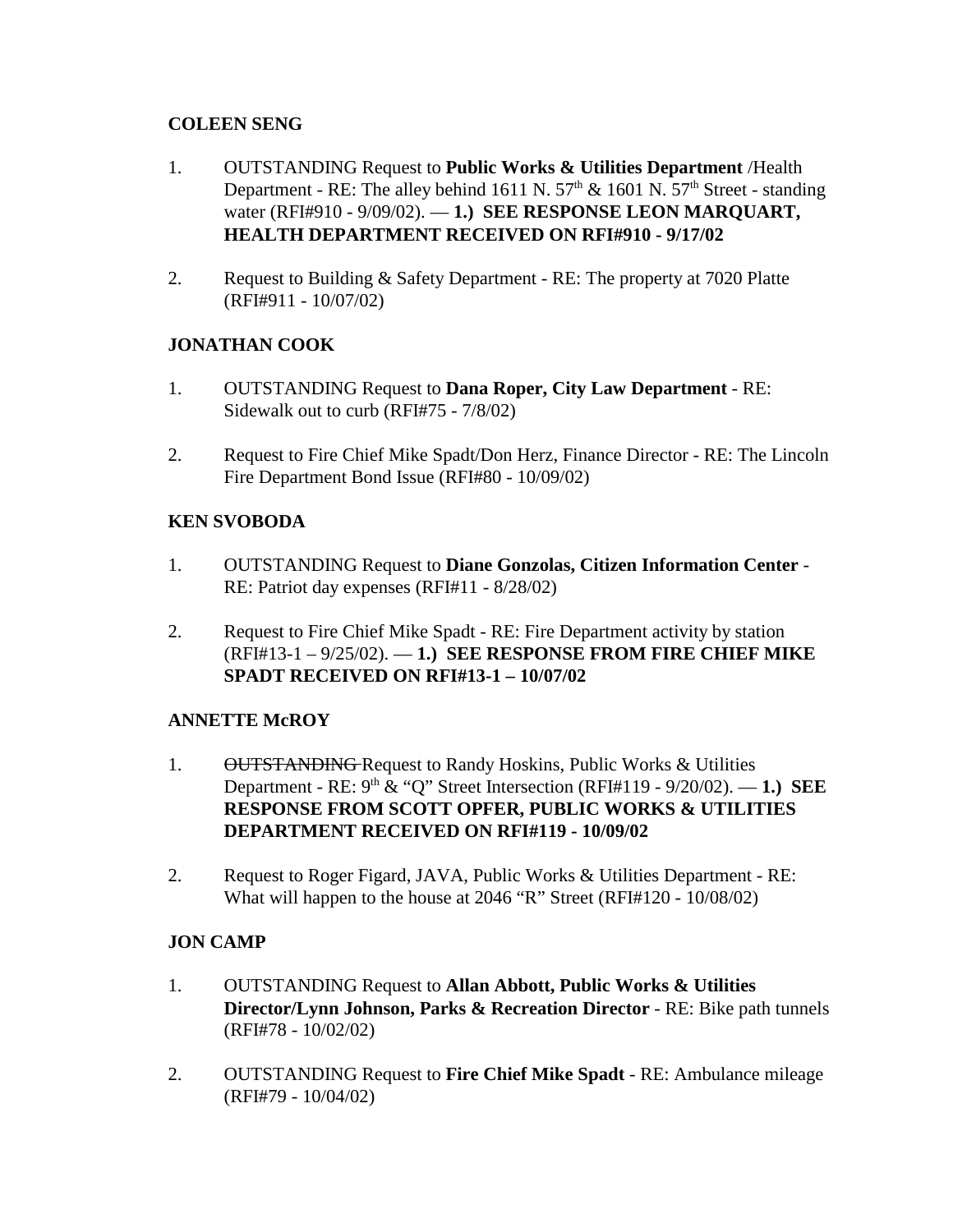#### **GLENN FRIENDT**

- 1. Request to Fire Chief Mike Spadt RE: Fire Department activity by station (RFI#17 - 10/09/02)
- 2. E-Mail from Greg Bouvier to Glenn Friendt RE: Proposed Legislation (See E-Mail).

# **B. DIRECTORS AND DEPARTMENT HEADS**

# **HEALTH DEPARTMENT**

- 1. NEWS RELEASE RE: Special Saturday Flu Clinic (See Release).
- 2. NEWS RELEASE RE: Household Hazardous Waste Collection Scheduled For October 19, 2002 (See Release).

# **LIBRARY DEPARTMENT**

1. E-Mail Information from Carol Connor, Library Director - RE: Internet Safety Policy (See Information).

# **PERSONNEL DEPARTMENT**

1. Material from Georgia Glass - RE: Employee population statistics (See Material).

# **PLANNING**

1. Report - (brought to Council Office by Duncan Ross) - RE: FY 2002/03 - 2007/08 – City of Lincoln, Nebraska - Capital Improvements Program - Final Edition - September 2002 (Council received their copies of this Report in their Thursday packet on 10/10/02)(Copy of this Report is on file in the City Council Office).

# **PLANNING COMMISSION FINAL ACTION . . . . .**

- 1. Special Permit No. 1987 (110 West "O" Street) Resolution No. PC-00764.
- 2. Final Plat No. 02031 Alderwood Addition (83rd Street and Bancroft Avenue) Resolution No. PC-00768.
- 3. Final Plat No. 02017 Hartland Homes East 8<sup>th</sup> Addition (So. 82<sup>nd</sup> Street and Old Cheney Road) Resolution No. PC-00766.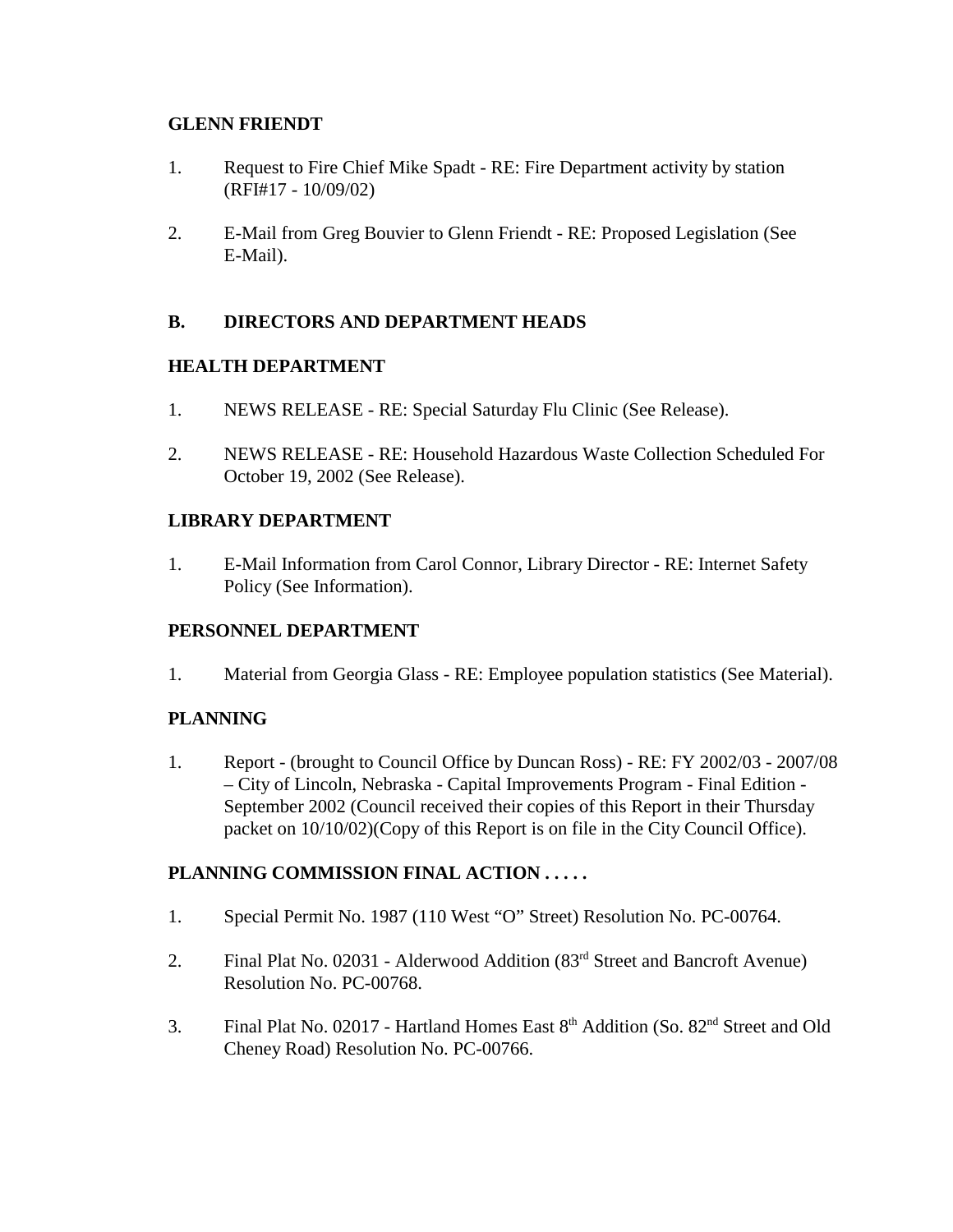- 4. Final Plat No. 02026 North Hills  $3<sup>rd</sup>$  Addition (No.  $14<sup>th</sup>$  Street and Morton Avenue) Resolution No. PC-00767.
- 5. Final Plat No. 02005 I-80 Business Park Addition (N.W. 27<sup>th</sup> & West O Street) Resolution No. PC-00765.

# **PUBLIC WORKS & UTILITIES DEPARTMENT**

1. Response E-Mail from Nicole Fleck-Tooze to Councilman Cook's questions - RE: LES crews working in protective suits at  $17<sup>th</sup>$  & Prospect and an orange LES box in the sidewalk at the SW corner of  $27<sup>th</sup>$  & "O" Street (See E-Mail).

# **URBAN DEVELOPMENT DEPARTMENT**

1. Material from Dallas McGee - RE: Lincoln Center Redevelopment Plan Revisions: Entertainment Center/Old Federal Building (Copy of this Material is on file in the City Council Office).

# **C. MISCELLANEOUS**

- 1. Material from Mark W. Kee RE: Singles Issues trying to promote his grant proposal (Material on file in the City Council Office in the 'Review Packet').
- 2. Material from Sheryl Schrepf, MSW, Executive Director RE: Program Manager position (Material on file in the City Council Office in the 'Review Packet').
- 3. MEDIA RELEASE from Lori Seibel, Executive Director, Community Health Endowment of Lincoln - RE: Election of 2002-2003 Officers - Community Health Endowment Elects Officers (See Release).
- 4. E-Mail from Dr. Mark Hannemann, Pastor, Faith Lutheran Church and School RE: A "Thank you" - for your vote last month to annex our new church property and the adjacent Prairie Homes development (See E-Mail).
- 5. Letter from Lonnie Athey, Athey Painting, Inc. RE: Mayor Wesely's Veto of his Special Permit — Resolution No. A-81727 -Special Permit #1985 - Reconstruction and expansion of non-conforming use Athey Painting, Inc. - 9400 Yankee Hill Road (See Letter).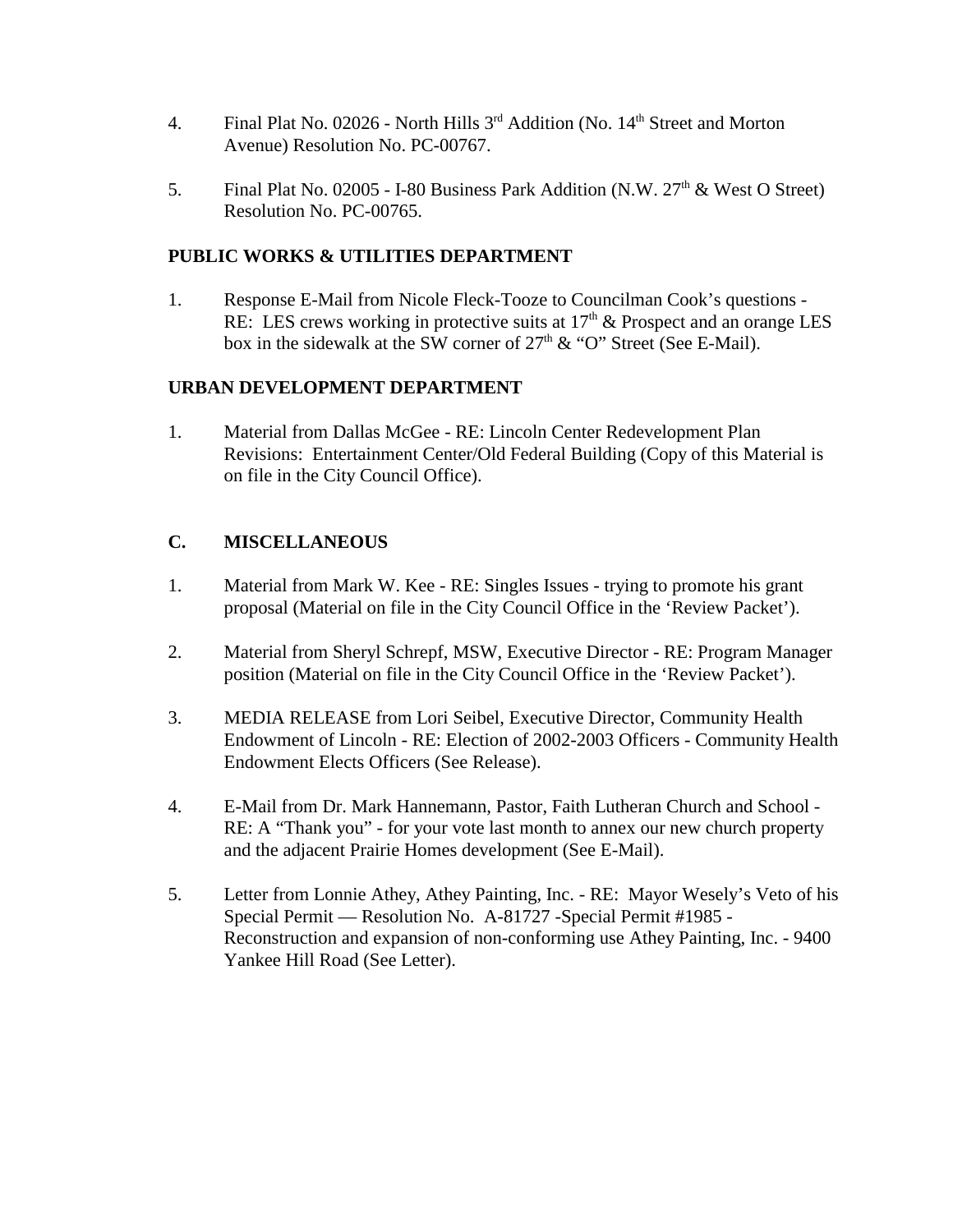- 6. E-Mail from Rick & Amy Stowell RE: Infrastructure Financing (See E-Mail).
- 7. Letter from Linda Markussen RE: To owning four dogs within the City limits of Lincoln (See Letter).
- 8. E-Mail from Amy E. Prenda RE: In yesterday's Lincoln Journal Star, there was an article that stated that the City Council was to consider a "pooper scooper" ordinance - she would strongly support such an ordinance being passed (See E-Mail).

# **IV. DIRECTORS**

# **V. CITY COUNCIL MEMBERS**

# **VI. ADJOURNMENT**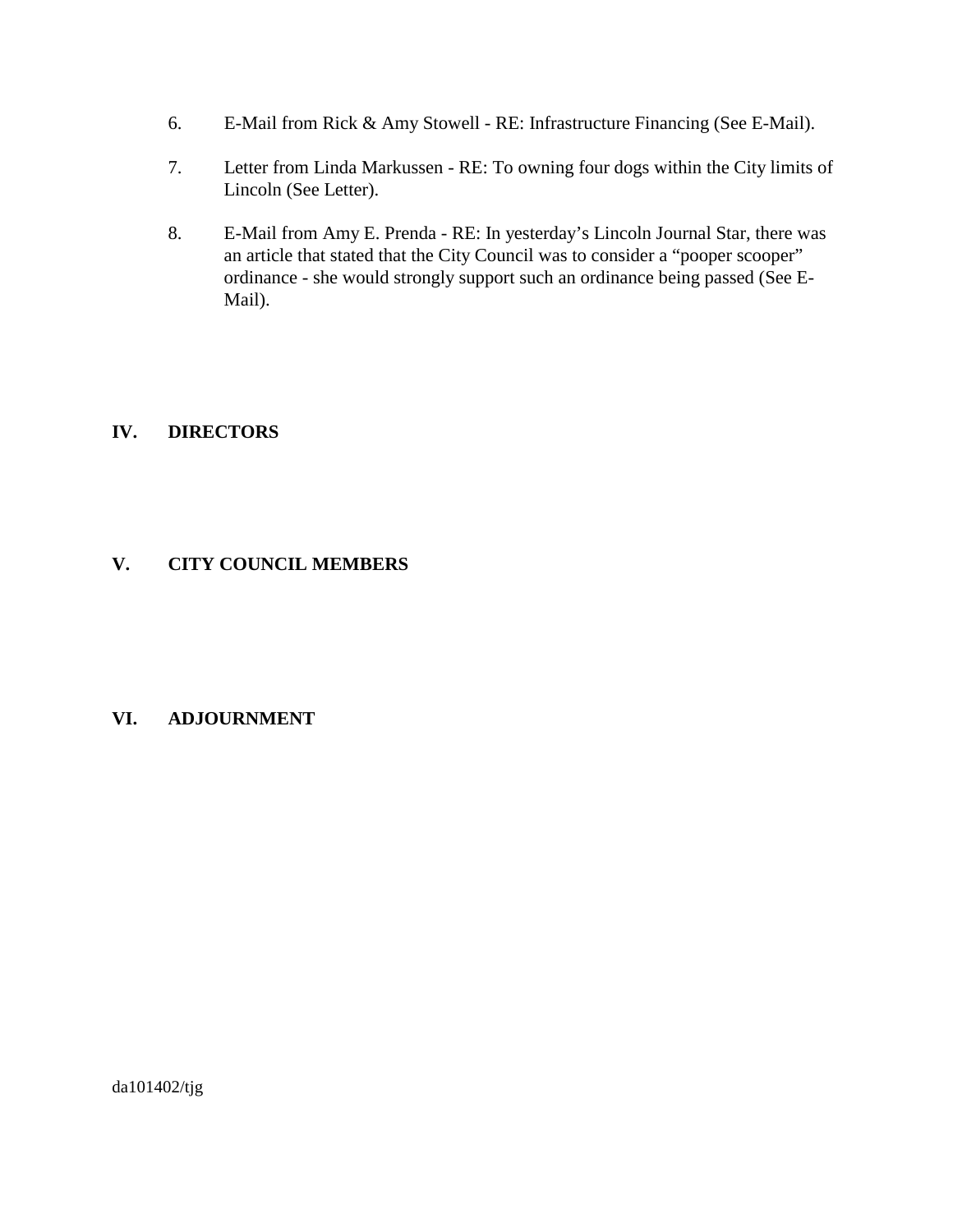# DIRECTOR'S MEETING **MINUTES** MONDAY, OCTOBER 14, 2002 CONFERENCE ROOM 113

**Council Members Present:** Jonathan Cook, Chair; Jon Camp, Vice-Chair; Coleen Seng, Ken Svoboda, Annette McRoy, Glenn Friendt, Terry Werner.

**Others Present:** Mayor Don Wesely, Mark Bowen, Ann Harrell, Kent Morgan, Darl Naumann, Mayor's Office; City Clerk, Joan Ross; Don Taute, Steve Huggenberger, Joel Pedersen, City Attorney's Office; Directors and Department Heads; Darrell Podany, Aide to Council Members Camp, Friendt, & Svoboda; and Tammy Grammer, City Council Staff.

# **I. MAYOR**

Mayor Don Wesely stated to Council that he doesn't have anything for them.

- 1. Veto Letter from Mayor Don Wesely to City Council RE: Special Permit #1985 - reconstruction and expansion of a non-conforming use — I hereby Veto Resolution No. A-81727 passed on Monday, September 30, 2002, that authorized the reconstruction and expansion of a non-conforming use at 9400 Yankee Hill Road. — Mr. Cook mentioned this veto during City Clerk Joan Ross's comments to Council under "II. City Clerk". (See that discussion)
- 2. Letter from Mayor Don Wesely to Samir G. Gibara, Chairman & Robert J. Keegan, Chief Executive Officer, Goodyear Tire & Rubber Company - RE: When the announcement was made last January that Goodyear planned to move its hose production operation from Lincoln, I wrote at once to express my great concern about this potential loss of jobs. — NO COMMENTS
- 3. Letter from Mayor Don Wesely to Bob Workman, Chairman of the Board, Lancaster County Commissioners - RE: The letter asking that the City of Lincoln amend its municipal code to require building permits for the construction of a residence on a farmstead within the city's three-mile zoning jurisdiction. — NO COMMENTS
- 4. NEWS RELEASE RE: Lincoln's After School Programs To Be Recognized. NO COMMENTS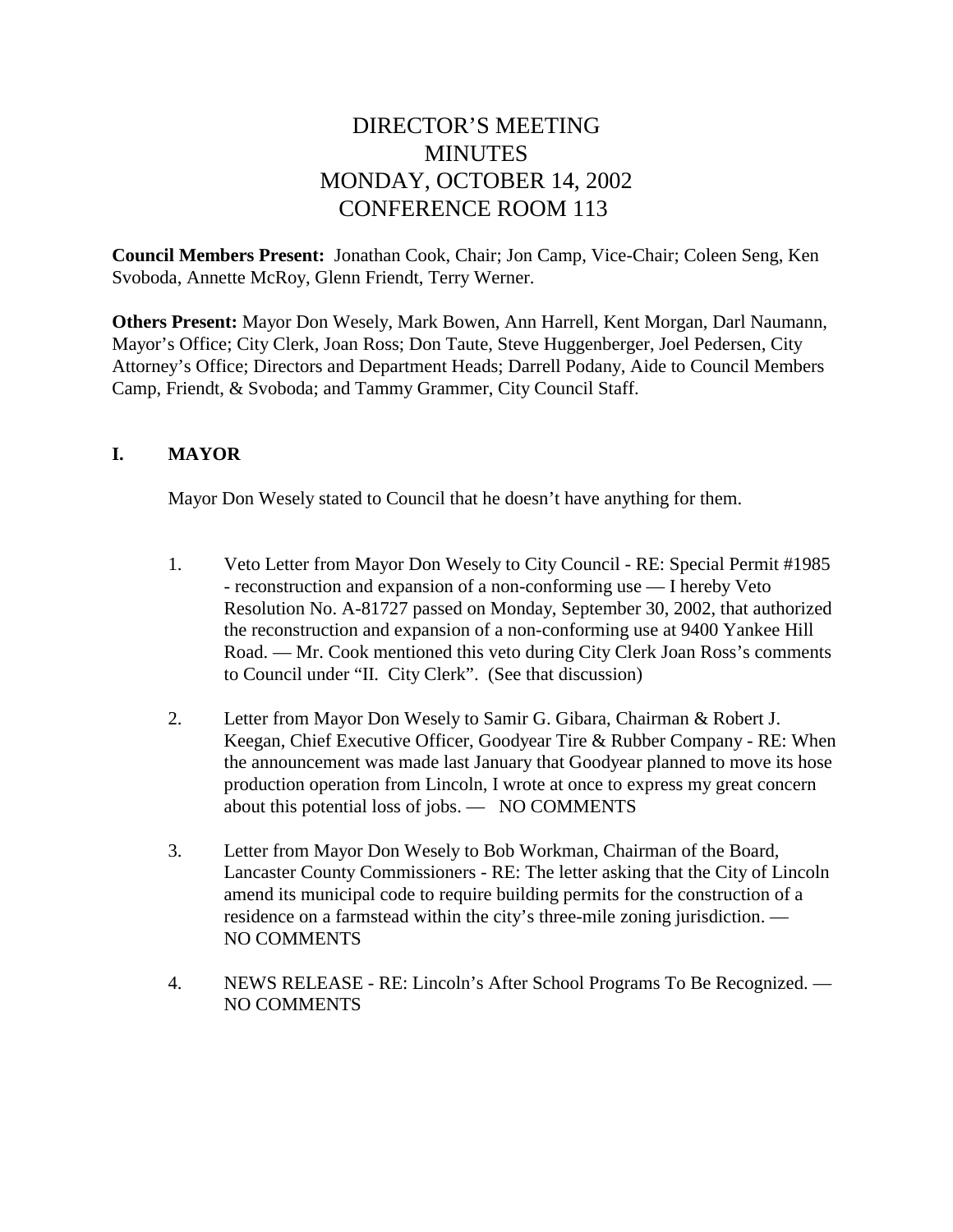#### **II. CITY CLERK**

City Clerk Joan Ross stated to Council if it is alright with them on the Public Hearing Ordinances to call Items 7, 8, 9, 10 & 11 together and then people can speak on them. City Clerk Joan Ross asked Council if that's durable. Mr. Cook stated to City Clerk Joan Ross that he thinks that should be fine. City Clerk Joan Ross stated to Mr. Cook okay.

City Clerk Joan Ross stated to Council if it is alright with them on the Public Hearing Ordinances to call Items 12, 13, 14, 15 & 16 together. Mr. Cook stated to City Clerk Joan Ross 'well' that's a question and indicated that it seems to him that Aging and Urban Development are in fact separate issues and commented that there might be an interest in linking their location, but he thinks legally and technically they are separate. Discussion continued with Council, City Clerk Joan Ross and Mayor Wesely on these items. After discussion, Mr. Cook stated to City Clerk Joan Ross that it is a separate issue, so he thinks Items  $12 \& 13$  need to be called together and Items 14 through 16 can be called together. City Clerk Joan Ross stated to Mr. Cook okay. Mayor Don Wesely stated to Council that their position is that they really have a choice of whether they want to go downtown or whether they want to go to [inaudible], so if they want to be consistent philosophically that they need to consider this as a whole. Mayor Wesely stated to Council that they are different, but basis are the same. Mr. Cook stated to Mayor Wesely that would be true and he thought about that, but he wasn't sure legally, if there was justification for making that legal, even if philosophically there is. Mayor Wesely stated to Mr. Cook that's fine and indicated that he's just saying if they want to be consistent that they need to look at them in that way in their view, which will be the way that they are presented to them this afternoon. Mayor Wesely stated to Mr. Cook that it is okay to split them. Mr. Cook stated to City Clerk Joan Ross that Glenn [Friendt] has come forward with a separation approach and he thinks that's proper legally, unless they have another opinion from the City Attorney. City Clerk Joan Ross stated to Mr. Cook okay.

City Clerk Joan Ross stated to Council that in regards to Item 26, which is the report of claims and indicated that she visited with Bonnie Newill about her denied claim and then she called and visited with Jim Faimon and there's a question on the investigation on something about perhaps an incorrect address for her home. City Clerk Joan Ross stated to Council that Ms. Newill will not be able to be here today, so maybe what they want to do is consider pulling Ms. Newill's claim out. City Clerk Joan Ross stated to Council that Jim Faimon wasn't sure that the address misidentification would make any difference in the report and she asked Council what they would like to do on it. City Clerk Joan Ross stated to Council unless somebody comes from the City Attorney's Office and says 'no' they have it all ironed out. Ms. McRoy asked City Clerk Joan Ross if Ms. Newill wants to come next week, since she can't come today. City Clerk Joan Ross indicated to Ms. McRoy that she asked Ms. Newill about that and she said 'well', she doesn't know if she needs to come if they get the report straightened out, so she really didn't indicate if she was interested in doing that.

Mr. Cook stated that they have the request from the Parks & Recreation Department for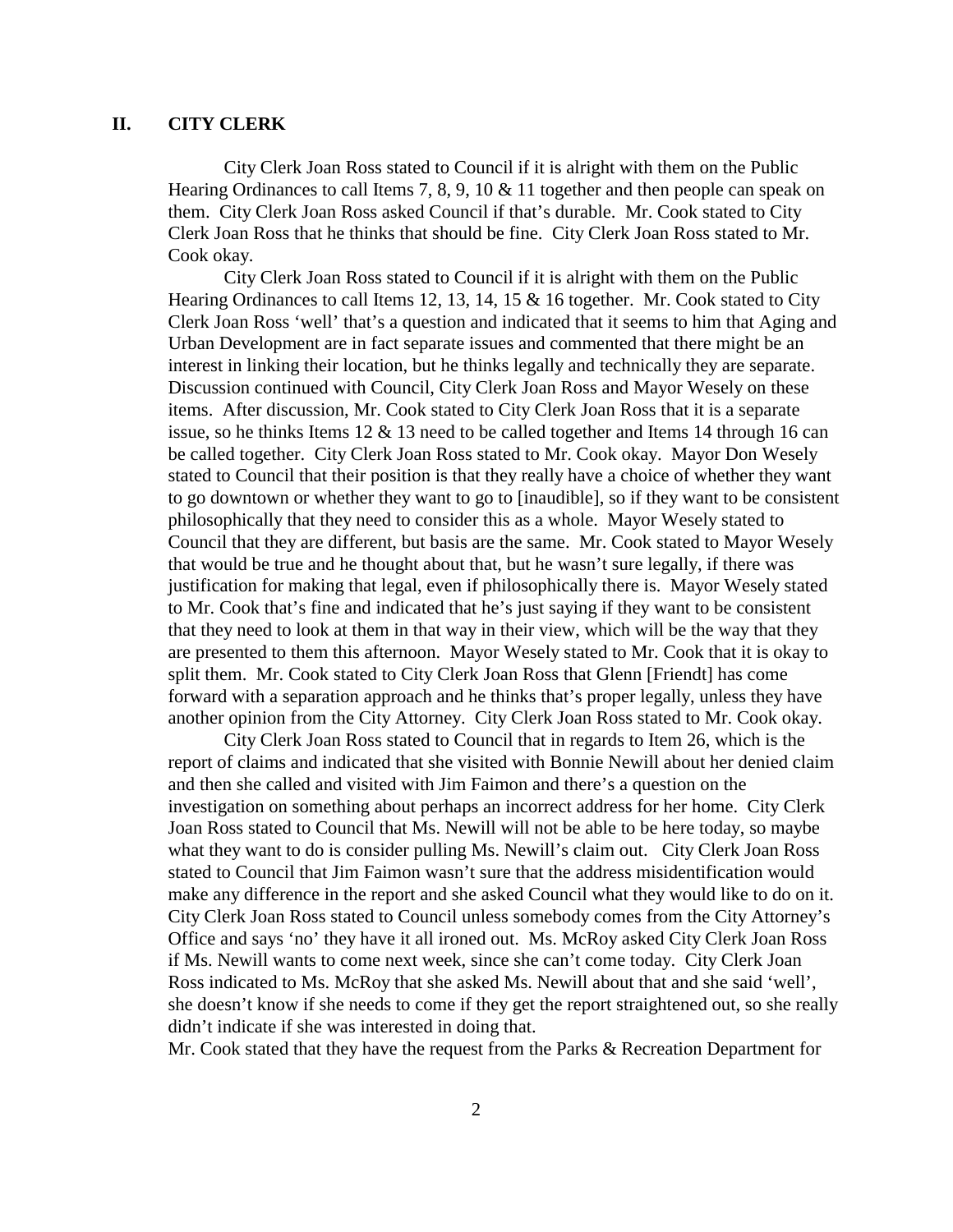Item 31 [02-126 – Approving a multi-year lease between the City of Lincoln Parks and Recreation Department and Nebraska Wesleyan University for the improvement of and use of the baseball field located in Woods Park] to delay Public Hearing & Action to October  $21^{st}$ . City Clerk Joan Ross stated to Mr. Cook 'yes'.

City Clerk Joan Ross stated to Council that on Item 35 [Re-Setting Hearing date to October 28, 2002 at 5:30 p.m. for Manger's Application of Terrance M. Carolan for Lincoln Spaghetti Works dba Lincoln Spaghetti Works located at  $228$  N.  $12<sup>th</sup>$  Street] they may have noticed that this is a re-setting of a hearing date. City Clerk Joan Ross stated to Council that the applicant was on vacation and Investigator Russ Fosler was unable to contact him, so they had to bump it back.

Mr. Cook noted that Item 39 [Mayor's Veto Message of Resolution No. A-81727, Special Permit No. 1985 passed by Council on September 30, 2002] is the veto and asked City Clerk Joan Ross if she will just read it and then at that time someone can make a motion on it. City Clerk Joan Ross stated to Mr. Cook 'yes'.

Mr. Cook stated that when it comes to the request to waive the rules for Items 12 through16, if someone wishes to do that it would be wise to do it after the Public Hearing, which can be done immediately following the Public Hearing or they can wait for the voting session. City Clerk Joan Ross stated to Mr. Cook 'yes', how ever they want to do it.

#### **III. CORRESPONDENCE**

#### **A. COUNCIL REQUESTS**

#### **TERRY WERNER**

1. OUTSTANDING Request to **Mayor Don Wesely** - RE: The SRO process (RFI#71 - 9/20/02). — **1.) SEE RESPONSE FROM MARC WULLSCHLEGER, URBAN DEVELOPMENT DIRECTOR RECEIVED ON RFI#71 - 9/25/02. —** Mr. Werner stated that this Request For Information (#71) can be removed from the Agenda. Tammy Grammer stated to Mr. Werner okay.

#### **COLEEN SENG**

1. OUTSTANDING Request to **Public Works & Utilities Department** /Health Department - RE: The alley behind 1611 N.  $57<sup>th</sup>$  & 1601 N.  $57<sup>th</sup>$  Street - standing water (RFI#910 - 9/09/02). — **1.) SEE RESPONSE LEON MARQUART, HEALTH DEPARTMENT RECEIVED ON RFI#910 - 9/17/02. —** Ms. Seng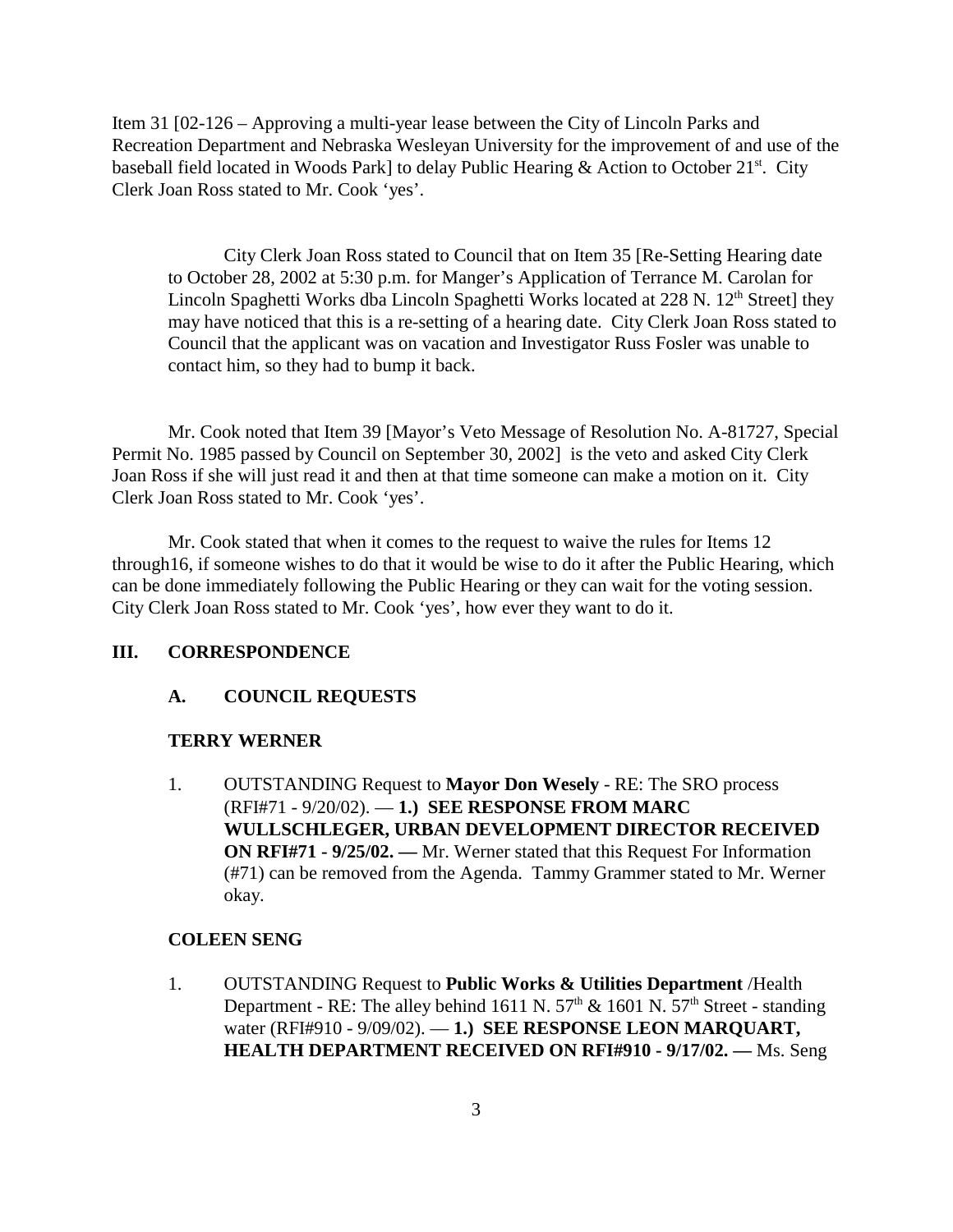stated that this Request For Information (#910) can be removed from the Agenda. [Tammy Grammer will remove this RFI from the Agenda]

2. Request to Building & Safety Department - RE: The property at 7020 Platte (RFI#911 - 10/07/02). — NO COMMENTS

# **JONATHAN COOK**

- 1. OUTSTANDING Request to **Dana Roper, City Law Department** RE: Sidewalk out to curb (RFI#75 - 7/8/02). — NO COMMENTS
- 2. Request to Fire Chief Mike Spadt/Don Herz, Finance Director RE: The Lincoln Fire Department Bond Issue (RFI#80 - 10/09/02). — NO COMMENTS

# **KEN SVOBODA**

- 1. OUTSTANDING Request to **Diane Gonzolas, Citizen Information Center** RE: Patriot day expenses (RFI#11 - 8/28/02). — NO COMMENTS
- 2. Request to Fire Chief Mike Spadt RE: Fire Department activity by station  $(RFI#13-1-9/25/02)$ . -1.) SEE RESPONSE FROM FIRE CHIEF MIKE SPADT RECEIVED ON RFI#13-1 – 10/07/02. — Mr. Svoboda stated to Tammy Grammer that she can remove this Request For Information (#13-1) from the Agenda and he 'thanked' Fire Chief Spadt for his response. Tammy Grammer stated to Mr. Svoboda okay.

# **ANNETTE McROY**

- 1. OUTSTANDING Request to Randy Hoskins, Public Works & Utilities Department - RE: 9th & "Q" Street Intersection (RFI#119 - 9/20/02). — **1.) SEE RESPONSE FROM SCOTT OPFER, PUBLIC WORKS & UTILITIES DEPARTMENT RECEIVED ON RFI#119 - 10/09/02. —** NO COMMENTS [This RFI (#119) will be removed from the Agenda]
- 2. Request to Roger Figard, JAVA, Public Works & Utilities Department RE: What will happen to the house at 2046 "R" Street (RFI#120 - 10/08/02). — NO COMMENTS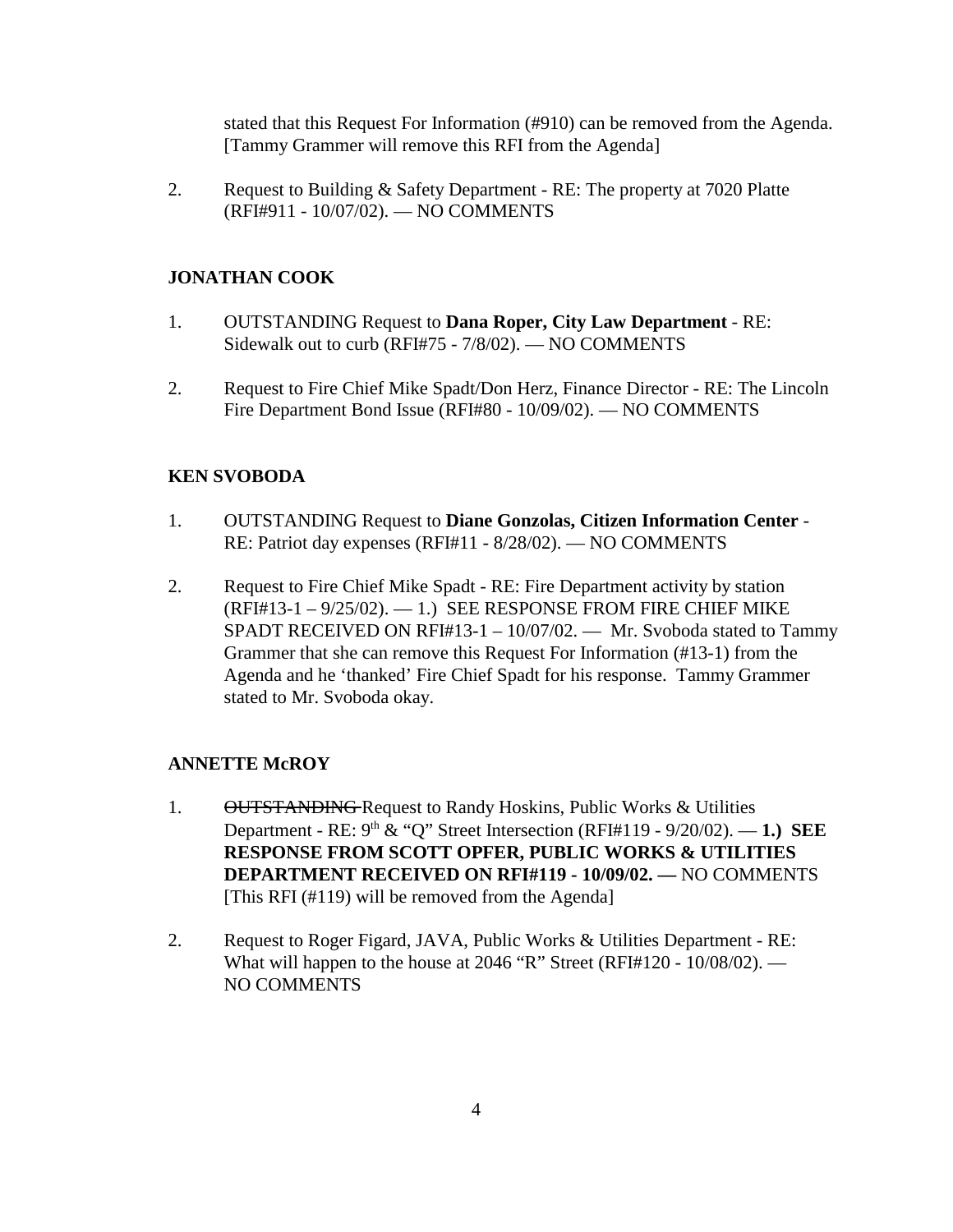#### **JON CAMP**

1. OUTSTANDING Request to **Allan Abbott, Public Works & Utilities Director/Lynn Johnson, Parks & Recreation Director** - RE: Bike path tunnels (RFI#78 - 10/02/02). — Mr. Camp stated to Allan Abbott that he appreciates the response on the tunnels at 84<sup>th</sup> Street. Mr. Camp stated to Mr. Abbott that there were two items of concern that came up, as he recalls, one was on the current cost projection of around \$1.7 million dollars. Mr. Camp stated that he was told by Dan Muhleisen and Joe Hampton that their ridge way projection is about \$1.2 million dollars and so they had a concern over that additional half of an increase. Then, secondly is the concern that they are getting tighter and tighter on the budget funding sources and if he understands it that might come from the street construction funds and so that's less money that could go to street construction. Mr. Camp asked Mr. Abbott if he knows how they went to \$1.2 million dollars to \$1. 7 million dollars. Mr. Abbott stated to Mr. Camp that they have later estimates because they will be going through the part that is relocation of some water mains and things that are connected with that part of the project. Mr. Abbott stated to Mr. Camp that they are applying for enhancement money for it, so the rest of it will be paid from the street. Mr. Camp stated to Mr. Abbott should they down the road be thinking of timing on some of these bike tunnels. Mr. Abbott stated to Mr. Camp that it is less expensive to build them when your building them now, then going in later and changing it with tearing the street up and putting them in. Mr. Abbott stated to Mr. Camp that if you're going to have a tunnel, you build it when you do the roads, you don't come in later and close the road down and raise the road and then build a tunnel. Mr. Camp stated to Mr. Abbott can they afford the tunnels. Mr. Abbott stated to Mr. Camp that if they can't afford them, then change the Comp. Plan.

Lynn Johnson stated to Mr. Camp that if he could add to that the next priority is really the construction of that section of the trail from the dog run on 70th Street all the way along Antelope Creek all the way up to Highway 2. Mr. Johnson stated that they are trying to get that accomplished over the next two to eight weeks, essentially ahead of Antelope Valley because the lower Antelope Valley is going to require a lot of that enhancement match money to make it happen and so this is their highest priority project and this was the opportunity to get underneath both  $84<sup>th</sup>$  Street & Old Cheney Road. Mr. Johnson stated to Mr. Camp that this is an expensive connection, but it is also going to be a very challenging intersection for people to cross and indicated that there will be two schools located immediately south and east of this area. Mr. Johnson stated so they know this is going to be kind of a school route and that's why they categorized this with a priority to still try to make this one happen with both of these former projects. Discussion continued with Council, Allan Abbott and Lynn Johnson on this issue. [Copy of this response regarding the Bike Path Tunnels for S. 84<sup>th</sup> Street is on file in the City Council Office]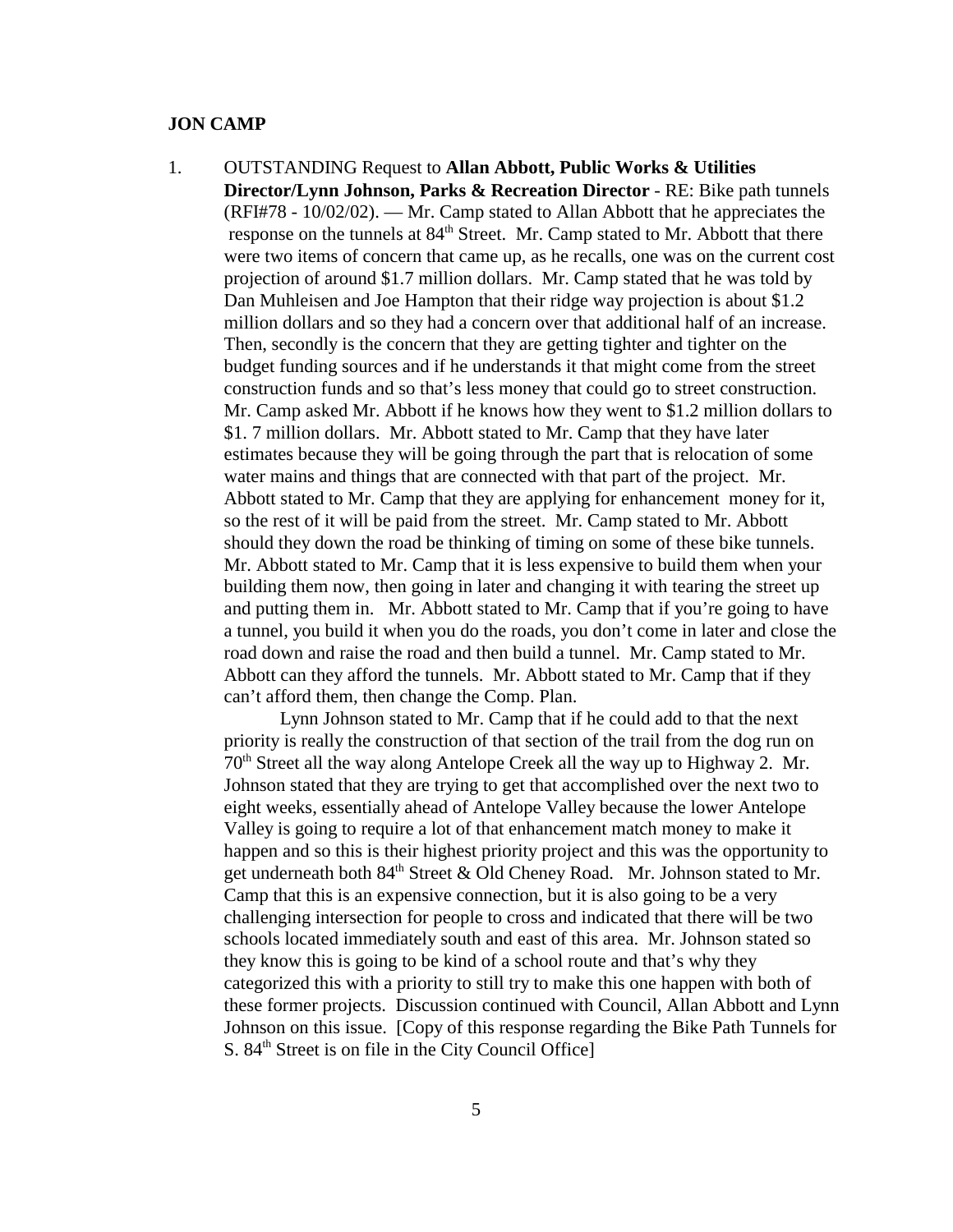2. OUTSTANDING Request to **Fire Chief Mike Spadt** - RE: Ambulance mileage (RFI#79 - 10/04/02). — NO COMMENTS

#### **GLENN FRIENDT**

- 1. Request to Fire Chief Mike Spadt RE: Fire Department activity by station (RFI#17 - 10/09/02). — NO COMMENTS
- 2. E-Mail from Greg Bouvier to Glenn Friendt RE: Proposed Legislation (See E-Mail). — Mr. Friendt stated that this one can be removed from the Agenda.

#### **B. DIRECTORS AND DEPARTMENT HEADS**

# **HEALTH DEPARTMENT**

- 1. NEWS RELEASE RE: Special Saturday Flu Clinic. NO COMMENTS
- 2. NEWS RELEASE RE: Household Hazardous Waste Collection Scheduled For October 19, 2002. — NO COMMENTS

# **LIBRARY DEPARTMENT**

1. E-Mail Information from Carol Connor, Library Director - RE: Internet Safety Policy. — NO COMMENTS

# **PERSONNEL DEPARTMENT**

1. Material from Georgia Glass - RE: Employee population statistics. — NO COMMENTS

# **PLANNING**

1. Report - (brought to Council Office by Duncan Ross) - RE: FY 2002/03 - 2007/08 – City of Lincoln, Nebraska - Capital Improvements Program - Final Edition - September 2002 (Council received their copies of this Report in their Thursday packet on 10/10/02)(Copy of this Report is on file in the City Council Office). — NO COMMENTS

# **PLANNING COMMISSION FINAL ACTION . . . . .**

1. Special Permit No. 1987 (110 West "O" Street) Resolution No. PC-00764. — NO COMMENTS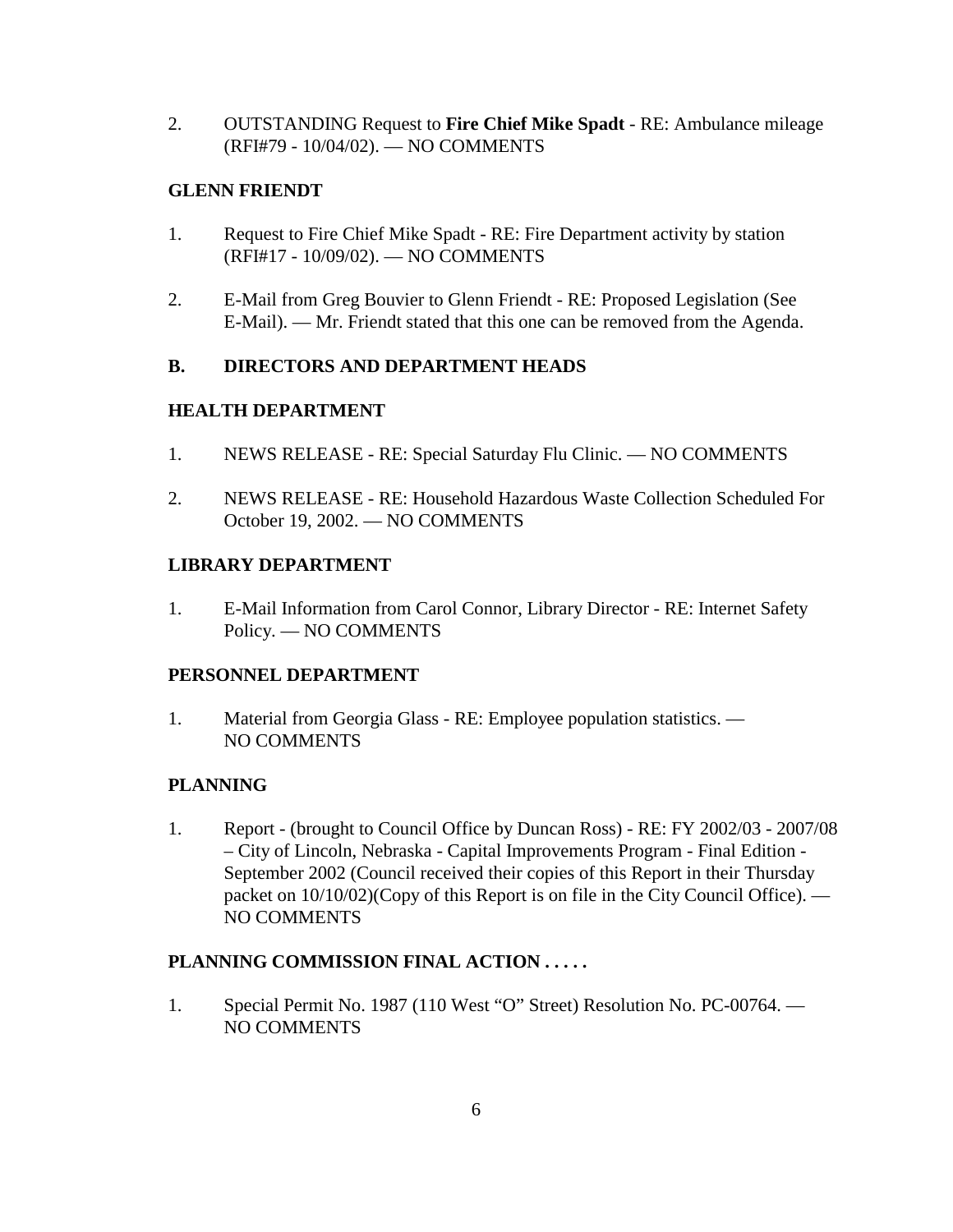- 2. Final Plat No. 02031 Alderwood Addition (83rd Street and Bancroft Avenue) Resolution No. PC-00768. — NO COMMENTS
- 3. Final Plat No. 02017 Hartland Homes East  $8<sup>th</sup>$  Addition (So.  $82<sup>nd</sup>$  Street and Old Cheney Road) Resolution No. PC-00766. — NO COMMENTS
- 4. Final Plat No. 02026 North Hills  $3<sup>rd</sup>$  Addition (No.  $14<sup>th</sup>$  Street and Morton Avenue) Resolution No. PC-00767. — NO COMMENTS
- 5. Final Plat No. 02005 I-80 Business Park Addition (N.W.  $27<sup>th</sup>$  & West O Street) Resolution No. PC-00765. — NO COMMENTS

# **PUBLIC WORKS & UTILITIES DEPARTMENT**

1. Response E-Mail from Nicole Fleck-Tooze to Councilman Cook's questions - RE: LES crews working in protective suits at  $17<sup>th</sup>$  & Prospect and an orange LES box in the sidewalk at the SW corner of  $27<sup>th</sup>$  & "O" Street. — Mr. Cook 'thanked' Nicole Fleck-Tooze for this response.

# **URBAN DEVELOPMENT DEPARTMENT**

1. Material from Dallas McGee - RE: Lincoln Center Redevelopment Plan Revisions: Entertainment Center/Old Federal Building (Copy of this Material is on file in the City Council Office). — NO COMMENTS

# **C. MISCELLANEOUS**

- 1. Material from Mark W. Kee RE: Singles Issues trying to promote his grant proposal (Material on file in the City Council Office in the 'Review Packet'). — Mr. Cook stated that he actually got a long message on his machine from this guy promoting his dating plan and so if anyone is interested in following up on it to let him know. Otherwise, he doesn't think they will reply to the letter.
- 2. Material from Sheryl Schrepf, MSW, Executive Director RE: Program Manager position (Material on file in the City Council Office in the 'Review Packet'). — NO COMMENTS
- 3. MEDIA RELEASE from Lori Seibel, Executive Director, Community Health Endowment of Lincoln - RE: Election of 2002-2003 Officers - Community Health Endowment Elects Officers. — NO COMMENTS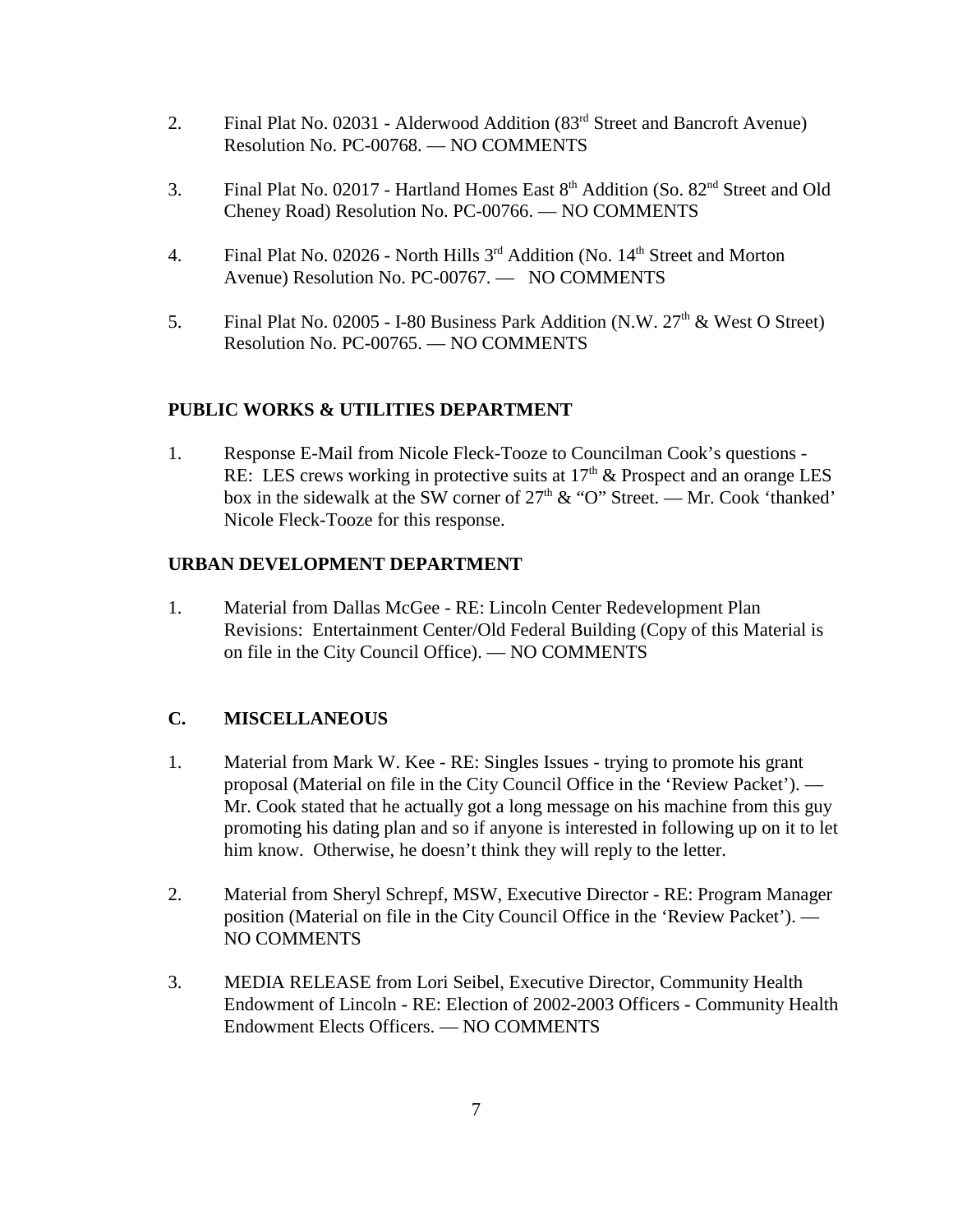- 4. E-Mail from Dr. Mark Hannemann, Pastor, Faith Lutheran Church and School RE: A "Thank you" - for your vote last month to annex our new church property and the adjacent Prairie Homes development. — NO COMMENTS
- 5. Letter from Lonnie Athey, Athey Painting, Inc. RE: Mayor Wesely's Veto of his Special Permit — Resolution No. A-81727 -Special Permit #1985 - Reconstruction and expansion of non-conforming use Athey Painting, Inc. - 9400 Yankee Hill Road. — Mr. Cook stated that this letter is from Lonnie Athey regarding the veto and he does indicate his willingness to amend his Special Permit, if they amend the law to make it possible. Mr. Camp asked Mr. Cook if they could talk more about this issue at the "Noon" Meeting today. Mr. Cook stated to Mr. Camp 'yes', they can talk about it at the "Noon" Meeting today.
- 6. E-Mail from Rick & Amy Stowell RE: Infrastructure Financing. NO **COMMENTS**
- 7. Letter from Linda Markussen RE: To owning four dogs within the City limits of Lincoln. — Mr. Cook stated that this letter may need an response from the Health Department and asked Bruce Dart if he has seen the letter. Bruce Dart stated to Mr. Cook 'no', he hasn't and asked him if he could get a copy of it. Mr. Cook stated to Mr. Dart that he will give him a copy of it.
- 8. E-Mail from Amy E. Prenda RE: In yesterday's Lincoln Journal Star, there was an article that stated that the City Council was to consider a "pooper scooper" ordinance - she would strongly support such an ordinance being passed. — NO **COMMENTS**

# **ADDENDUM (For October 14th)**

# **I. MAYOR**

- 1. NEWS RELEASE RE: Informational Meeting On Self-Help Grants Set. NO **COMMENTS**
- 2. NEWS RELEASE RE: Broken Water Main Forces  $17<sup>th</sup>$  Street Closure City attempting to re-open street prior to Husker football game. — NO COMMENTS

# **II. CITY CLERK - NONE**

# **III. CORRESPONDENCE**

- **A. COUNCIL REQUESTS -NONE**
- **B. DIRECTORS AND DEPARTMENT HEADS**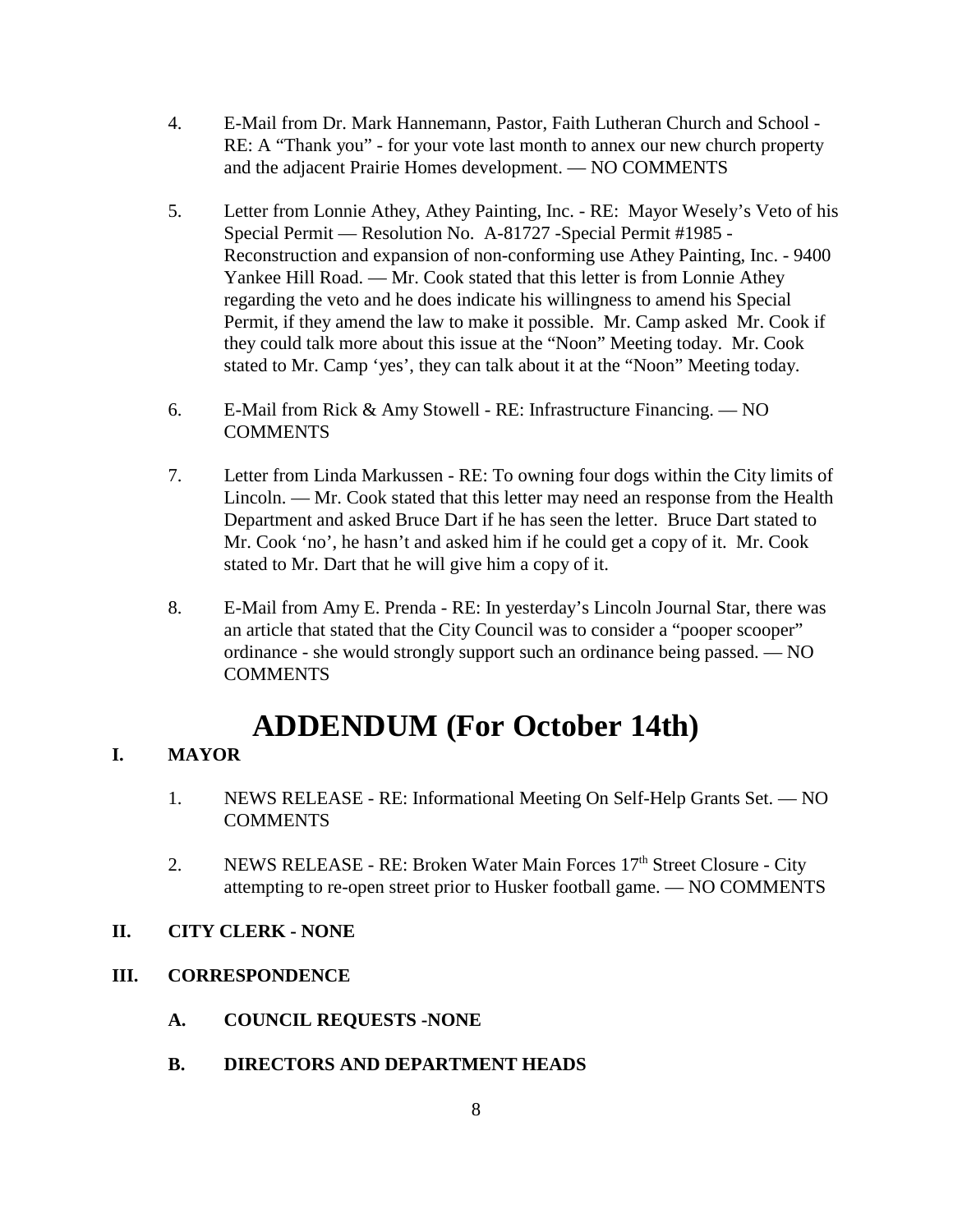#### **BUDGET**

1. 2002-2003 City of Lincoln - Council Adopted Annual Operating Budget. (Council received their copies on 10/14/02)(Copy on file in the City Council Office). — NO COMMENTS

#### **HEALTH DEPARTMENT**

1. NEWS RELEASE - RE: Health Department Plans Mid October Start For Flu And Pneumonia Immunizations. — NO COMMENTS

#### **URBAN DEVELOPMENT DEPARTMENT**

- 1. Memo & Report from Hallie Salem, Community Development Program Specialist - RE: The City of Lincoln's Final FY 2002 Action Plan: One Year Use of Funds (plan for use of CDBG, HOME and ESG funding during fiscal year beginning September 1, 2002) (Council received their copies on 10/14/02)(Copy of this Report is on file in the City Council Office). — NO COMMENTS
- 2. Report RE: City of Lincoln The North  $27<sup>th</sup>$  Street Corridor and Environs Redevelopment Plan. (Council received their copies on 10/14/02)(Copy of this Report is on file in the City Council Office). — NO COMMENTS

#### **C. MISCELLANEOUS**

- 1. E-Mail from Jose Soto to Lynn Johnson, Parks & Recreation Department RE: Lease Agreement between City of Lincoln and Nebraska Wesleyan University. — NO COMMENTS
- 2. Letter from Paul A. Smith, President, East Campus Community Organization RE: Change of Zone #3378 - Historic Neighborhood Rezoning - Mount Emerald and Sidles - Grainger-Rogers-Walts Landmark District. — Mr. Cook stated that he thinks this issue will be coming before them with Public Hearing next week.
- 3. Material from Terry L. Bundy, LES RE: LES 2003 Rate Adjustment (This year we were asked to provide you with written materials rather than scheduling a Pre-Council session in recognition of your heavy workload) (Copy of this Material is on file in the City Council Office). — Mr. Cook stated that LES provided them with a lot of material to look at, since they didn't want a Pre-Council Meeting on it.
- 4. Letter from Ronald J. Wachter, Vice-President, Facilities Management & Support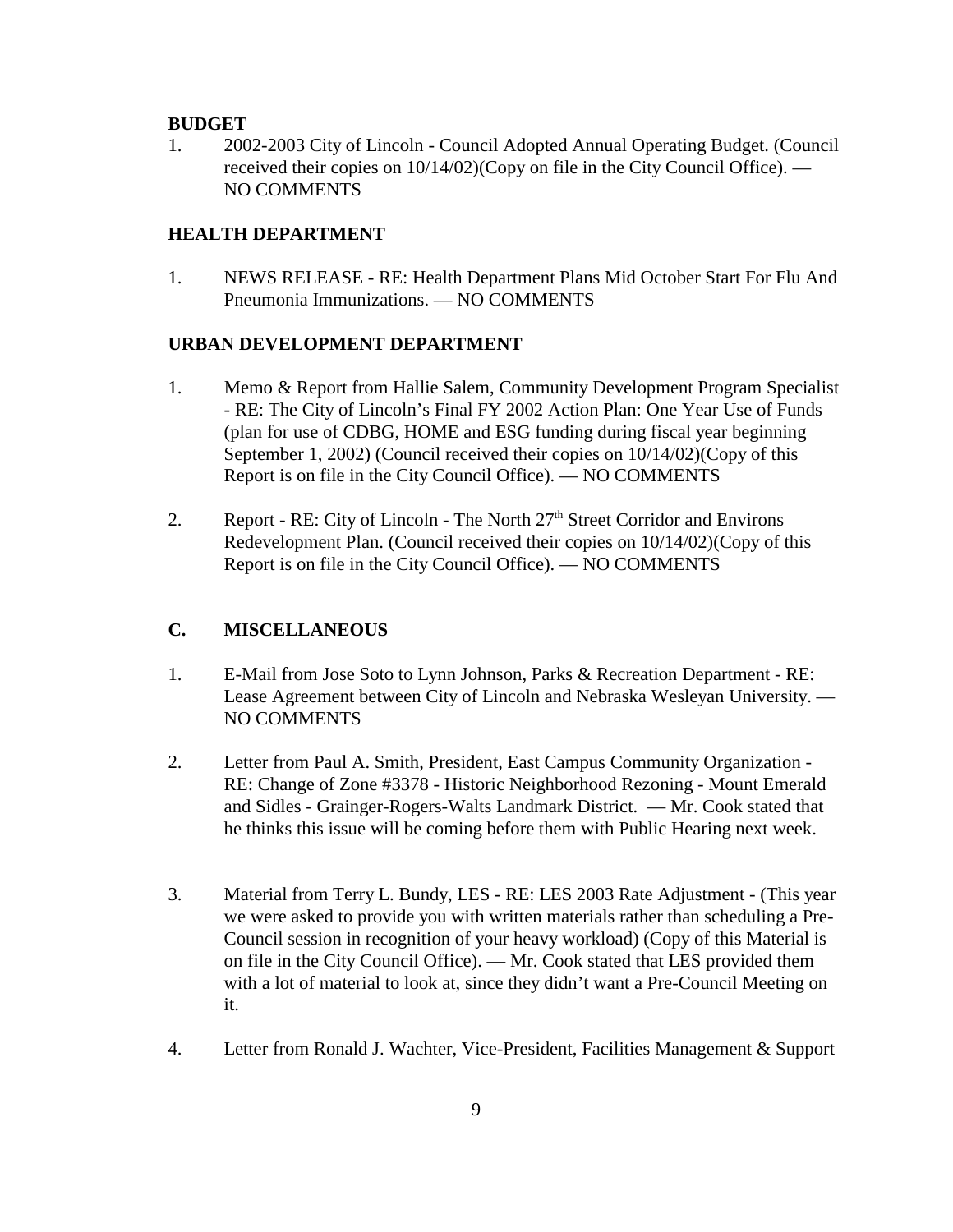Services, BryanLGH Medical Center - RE: Change of Zone #71HP scheduled for public hearing on October 21, 2002 Landmark Designation for the former nurses' residence at BryanLGH Medical Center West. — Mr. Cook stated that he thinks this issue will be on their Agenda for Public Hearing next week. Mr. Cook stated that this is something they were waiting for since BryanLGH had not made up their minds at the Planning Commission Meeting and now they have decided that they don't want to support it. Mr. Cook stated that he thinks this issue will be something that they need to discuss further.

#### **IV. DIRECTORS**

**PUBLIC WORKS & UTILITIES DEPARTMENT -** Nicole Fleck-Tooze stated to Council that she has one thing in reference to a question that came up last week regarding the Southwest "A" Street right-of-way next to MUFF Addition that Glenn [Friendt] and Terry [Werner] had questions on whether or not the City would have required that by commendation. Ms. Tooze stated to Council that they had an Improvement District that had come before them and it was placed on Pending because the owner of MUFF Addition thought he could work it out with everyone directly. Ms. Tooze stated to Council that basically what that Improvement District would have done is given them the authority to acquire the right-of-way. Ms. Tooze stated to Council that they had estimated a purchase price of around \$8,000 dollars, which is probably a bit high, but then the developer had already indicated that he was willing to pay the City for the acquisition costs, so there wouldn't have been any assessment for the right-of-way cost. The process that would have acquired is that the City would have gone in and tried to negotiate and [inaudible] and ultimately the district would have given them the authority to condemn, if they couldn't reach an agreement. Ms. Tooze stated to Glenn [Friendt] and Terry [Werner] that she hopes this answers their question that they had on it last week. Mr. Werner stated to Ms. Tooze 'yes'. Mr. Friendt stated to Ms. Tooze 'yes', he doesn't like the answer, but he understands it. Ms. Tooze stated to Mr. Friendt that normally they acquire right-of-way as part of a larger paving district and basically MUFF Addition was required as part of their adjacent to Southwest  $8<sup>th</sup>$ Street they were required to improve that street as part of their subdivision and most of the rightof-way fell on the Hannemann properties. Ms. Tooze stated to Council that it had been on Pending and then they withdrew it last week at their request because it had already been purchased. Allan Abbott stated to Council that they would not have been able to condemn, unless they had passed the ordinance, which would give them the right-of-way to condemn, so that's the key.

PARKS & RECREATION DEPARTMENT - [Lynn Johnson handed out some material to Council regarding the Proposed Lease Agreement with Nebraska Wesleyan University for Use of Kiwanis Field in Woods Park; & Summary of Proposed Lease Agreement Between Nebraska Wesleyan University And The City Of Lincoln] Lynn Johnson stated to Council that they will go ahead and prepare a response to Jose's [Soto] letter. Mr. Johnson stated to Council that actually much of what's included in his letter is based on the meeting that they had with the neighborhood representatives last Monday evening and the majority of what he's identified in his letter is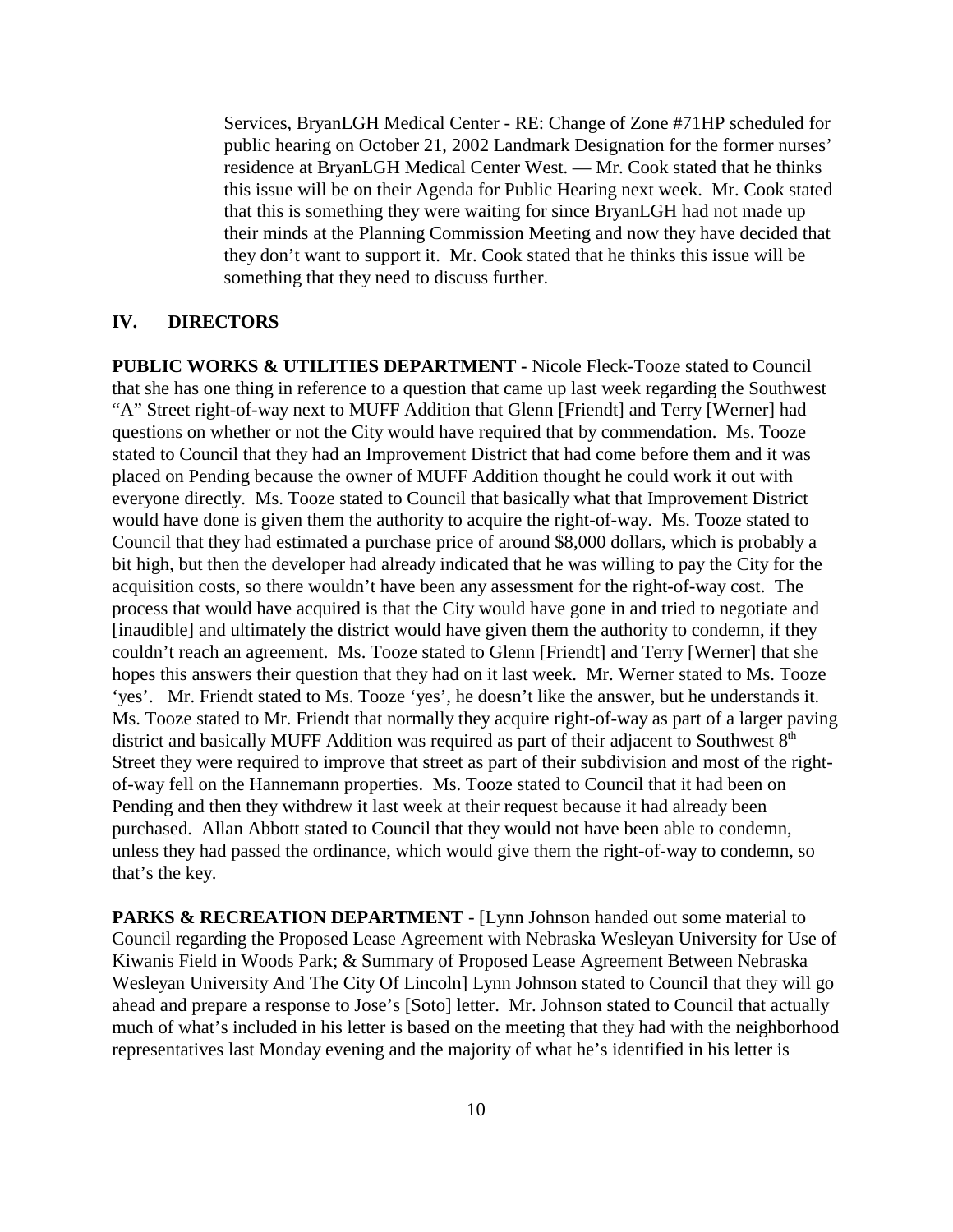included in the draft lease agreement. Mr. Werner asked Mr. Johnson if he would let them know specifically what is not going to be included in it. Mr. Johnson stated to Mr. Werner 'most definitely'. Mr. Werner stated to Mr. Johnson okay. Discussion continued with Council and Lynn Johnson on this issue with Mr. Johnson going over the memo with Council. (Note: The purpose of the memo is to request that the public hearing regarding this item (#02-126) be continued, and action by the City Council be delayed until Monday, October 21, 2002 and the memo explains the reason for this request) [Copy of this Material is on file in the City Council Office]

#### **V. CITY COUNCIL MEMBERS**

#### **KEN SVOBODA - NO COMMENTS**

#### **ANNETTE McROY - NO COMMENTS**

#### **JON CAMP**

Mr. Camp stated to Diane Gonzolas that he sent her a memo the other day on the CIC Procedures and he knows that they have Public Hearing on it [Resolution --02R-232 – Adopting the changes in the Access Rules that have been proposed by the Cable Television Advisory Board] and asked if she's had a chance to form the procedures for them. Diane Gonzolas asked Mr. Camp if he is talking about the E-Mail from Darrell [Podany]. Mr. Camp stated to Ms. Gonzolas 'yes'. Ms. Gonzolas stated to Mr. Camp that she is working on it.

#### **JONATHAN COOK**

Mr. Cook stated that he brought in a picture. Mr. Cook stated that his wife went to a Conference in Baltimore and she took this picture regarding 'The Baltimore Public Works Museum'. [laughter] [Mr. Cook held the picture up] Mr. Cook stated to Allan Abbott that he will give the picture to him after the meeting. Mr. Abbott stated to Mr. Cook okay.

Mr. Cook stated to Allan Abbott that he would like to talk with him after the Director's Meeting today about some other things that he has on his list, so he doesn't delay this meeting right now.

Mr. Cook stated that he will mention one thing and asked if Lin Quenzer is here.